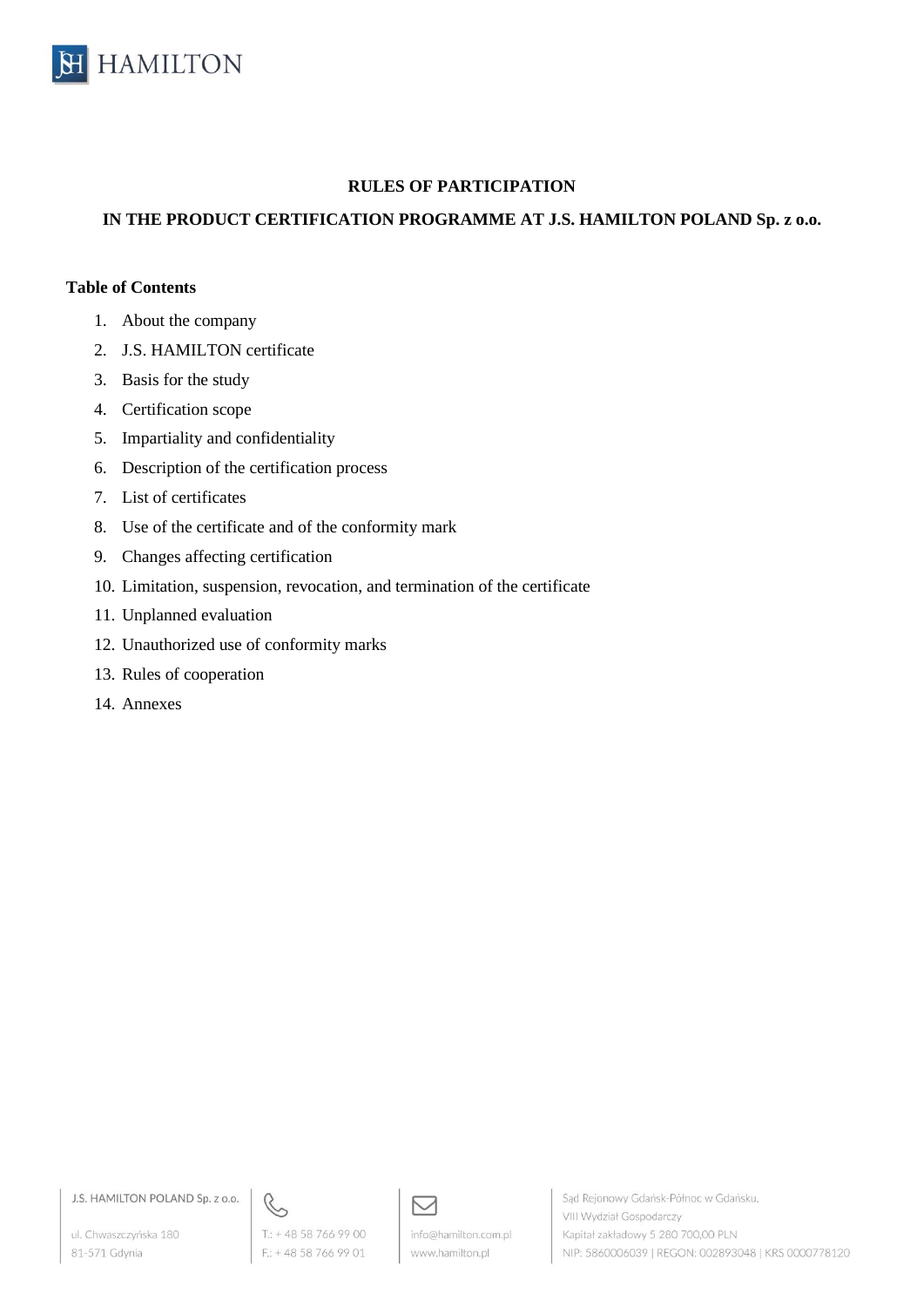

### **1. About the company**

J.S. HAMILTON POLAND Sp. z o.o. (hereinafter as Company or J.S. HAMILTON Sp. z o.o.) is an independent entity, constituting a group of enterprises located in the countries of Central and Eastern Europe, providing a wide range of specialized services for industry, trade, transport, distribution and storage. Its activities are part of the conformity assessment system specified in the Act on conformity assessment and market surveillance systems of 13 April 2016 (i.e. Journal of Laws of 2019, item 544 with amendments) and the Act on general product safety of 12 December 2003 (i.e. Journal of Laws of 2016, item 2047 as amended).

In every area of its operations, J.S. HAMILTON POLAND Sp. z o.o. aims to broaden the knowledge of the society, companies and government institutions, with a view to a better and safe tomorrow for every citizen and the consumer.

### **2. J.S. HAMILTON certificate**

Voluntary certificates issued by the Products Certification Body [Jednostka Certyfikująca Wyroby] of J.S. HAMILTON POLAND Sp. z o.o. (hereinafter referred to as: "JCW") confirm the obligatory (compliant with applicable laws, standards) and/or optional product properties subjected to assessment. Products marked with the conformity marks of J.S. HAMILTON POLAND Sp. z o.o. are characterized by high quality and are appreciated and recognized by recipients all over the world.

The certificate obtained in the process also authorizes the use of an individual conformity mark of J.S. HAMILTON, together with the assigned keywords (or "word"), which are the result of an individual assessment for a given product.

Certificates issued by JCW do not release the Customer from liability for the product placed on the market or put into service.

### **3. Basis of the study**

The following rules of the certification programme have been formulated, inter alia, on the basis of the wording of the following standards:

PN-EN ISO / IEC 17000 Conformity assessment – Vocabulary and general principles,

PN-ISO / IEC 17007: 2012 Conformity assessment – Guidance for drafting normative documents suitable for use for conformity assessment,

PN-EN ISO / IEC 17030 Conformity assessment – General requirements for third-party marks of conformity,

PN-EN ISO / IEC 17065 Conformity assessment – Requirements for bodies certifying products, processes and services,

PN-EN ISO / IEC 17067 Fundamentals of product certification and guidelines for product certification schemes.

The Customer hereby confirms their knowledge and, to the extent not regulated in these Rules, accepts an auxiliary use of them in order for the order to be executed and for any resulting disputes to be resolved.



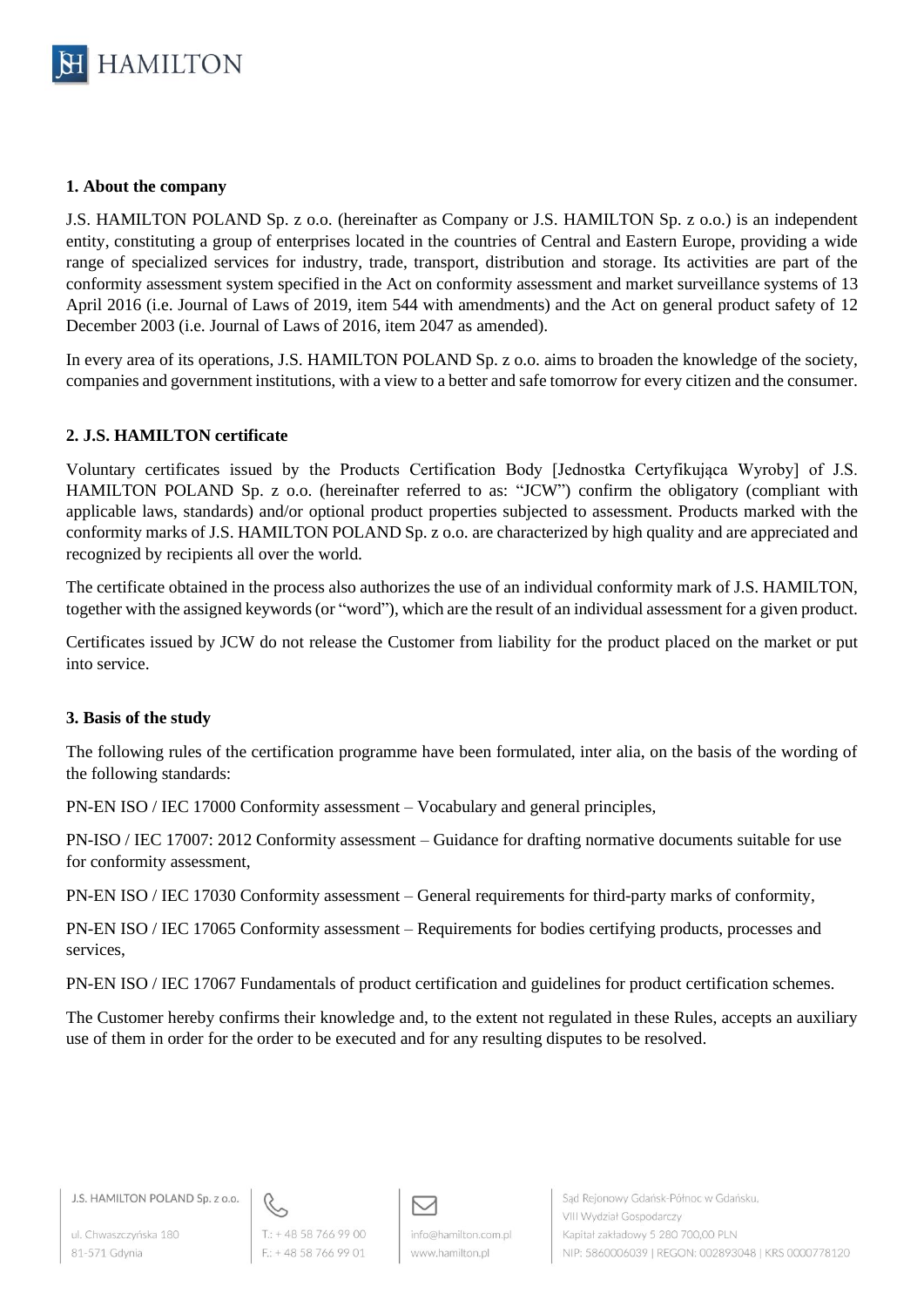

### **4. Scope of certification**

4.1. This certification programme is a type-2 programme in accordance with PN-EN ISO / IEC 17067 and defines the requirements, rules and procedures applied during the product certification processes.

4.2. The programme includes:

- **Selection** verification of necessary data and information for the process, sampling;
- **Determination of properties** laboratory tests;
- **Review and Decision** review of assessment results and the resulting certification decision;
- **Certification** issuing a certificate, granting the right to use the certificate and the mark of conformity;
- **Supervision** taking and testing samples from the market.

4.3. Product group and normative documents.

J.S. HAMILTON POLAND Sp. z o.o. carries out the certification of utility products for compliance with the requirements of normative documents and/or the assessment of product properties based on the standards developed by J.S. HAMILTON POLAND Sp. z o.o. laying down the basic requirements.

Criteria documents, including the identification of product groups, will be provided to the customer at his express request.

### **5. Impartiality and confidentiality**

The impartiality and confidentiality with regard to the conducted certification processes is the highest priority for the JCW. J.S. HAMILTON POLAND Sp. z o.o. is responsible for the impartiality of its certification activities and does not allow commercial, financial and other pressures to compromise impartiality. JCW has the appropriate technical means, facilities and equipment to ensure, in particular, safe handling of confidential information.

Confidential information is all information and documents that have been clearly marked by a Party as "confidential documents" or whose confidentiality results from the circumstances or type of information. Confidential information includes, in particular, all information provided or disclosed to the JCW or the Customer in the course of negotiations, meetings and business talks – including those concerning planned business activities, personal data of personnel, technical, commercial and organizational information concerning the Parties and their enterprises defined in accordance with art. 11 sec. 2 of the Act on Combating Unfair Competition of 16 April 1993 (i.e. Journal of Laws of 2020, item 1913 as amended).

### Information:

- a) which was known to the Party acquiring knowledge about it, before that Party was notified of it by the other Party as part of business discussions, negotiations and possible future cooperation and performance of agreements concluded between the Parties,
- b) which the Party comes into possession of on the basis of its own inquiries, regardless of the information obtained from the other Party, without using confidential information of the other Party,
- c) which was provided to the Party by a third party, unlimited in the use or transfer of such information,
- d) which is generally (publicly, generally) known or will be generally known, over which the Party has no influence or which was not caused by the Party receiving the information, or

ul. Chwaszczyńska 180 81-571 Gdynia



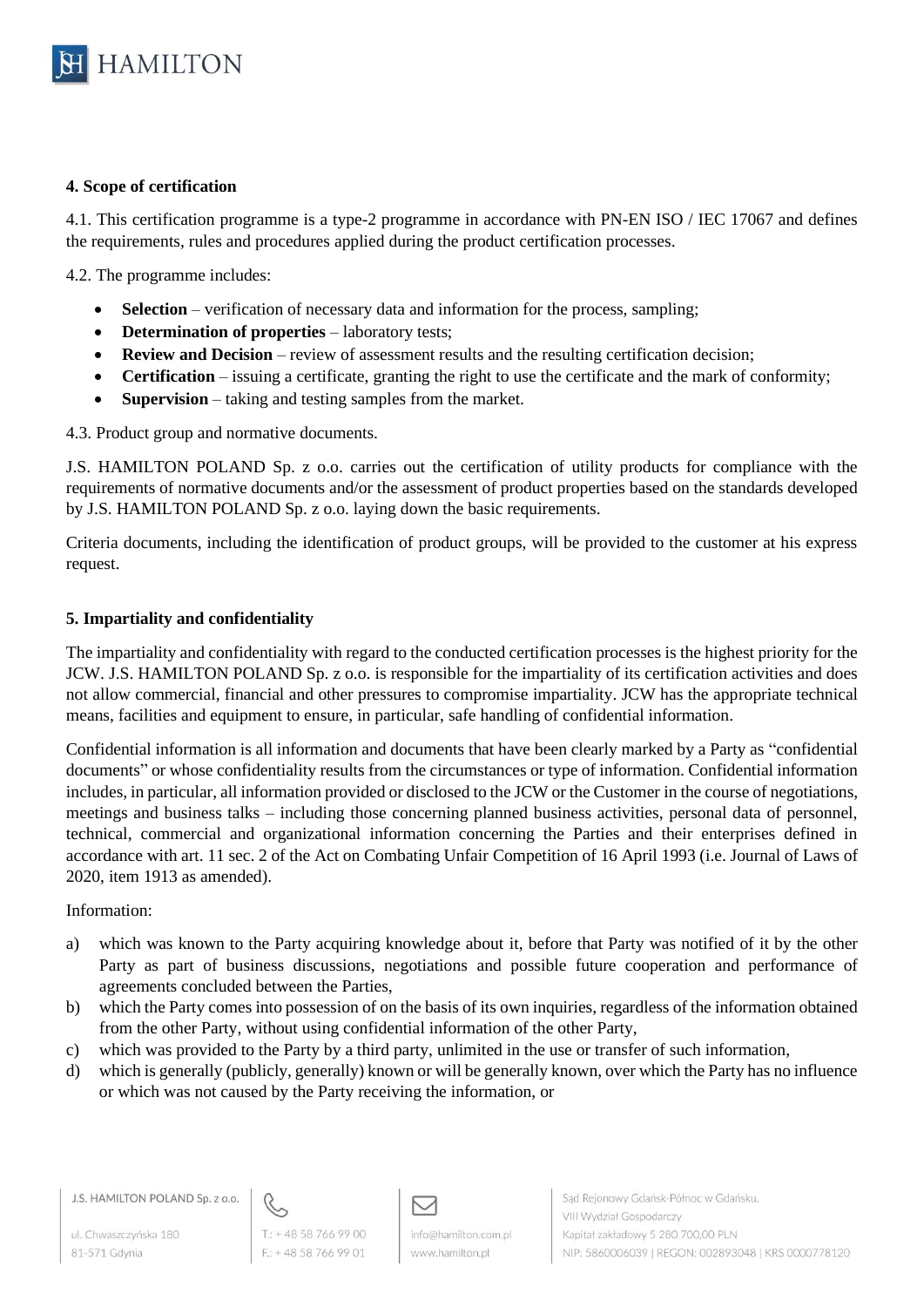

e) which one Party has excluded in writing from the requirement of confidentiality in relation to the other Party,

– is not considered confidential information.

JCW and the Customer will disclose confidential information to their employees and other cooperating personnel only to the extent necessary to conduct business talks between the Parties, as well as to negotiate and perform contracts concluded between the Parties.

Confidential information may not be disclosed to third parties by the receiving Party without the prior written consent of the other Party, expressed in writing under pain of nullity, unless:

- a) the disclosure will be necessary due to the mandatory provisions of law,
- b) the information is commonly known,
- c) it is known to the Parties without breaching the confidentiality clause.

The confidentiality obligation described above is not limited in time.

## **6. Description of the certification process**

## 6.1. Application form

The Customer applying for certification should complete, sign and send to JCW an application form for the preparation of an offer or submit it in the form of an e-mail message. The application form is available on the website [\(https://hamilton.com.pl/do-pobrania/materialy-informacyjne/\)](https://hamilton.com.pl/do-pobrania/materialy-informacyjne/) or it can be sent directly to the customer by a JCW employee.

The application includes, among other types of basic customer data, data on products submitted for certification and the scope of certification. Additionally, together with the application, the Customer should provide complete documentation regarding the product, allowing full identification.

6.2. Application review and the preparation of the offer

The JCW performs an initial review of the submitted application, verifying whether the presented information is complete and formulated in an unambiguous manner, which will allow for the preparation of the right offer. The attached documents are also assessed.

The following areas are subject to verification:

- scope of information about the applicant and the product;
- analysis of differences in the interpretation of issues (including the scope of indicated norms, other normative documents or the scope of assessment) and a consensual recognition of these differences by both Parties;
- whether the scope of the proposed certification has been defined;
- whether the scale of the resources needed to carry out all evaluation activities are available, and JCW has the competence and capabilities to conduct the process.

On the basis of the submitted application, a comprehensive offer is prepared, which the JCW employee sends to the Customer in the form of an e-mail along with the Certification Programme.

The offer includes the scope of certification and supervision as well as the costs of the certification process (expert assessment, license for the use of the mark and issuing the certificate, also on an annual basis), annual supervision

J.S. HAMILTON POLAND Sp. z o.o.

ul. Chwaszczyńska 180 81-571 Gdynia



 $F: +48587669901$ 

M info@hamilton.com.pl www.hamilton.pl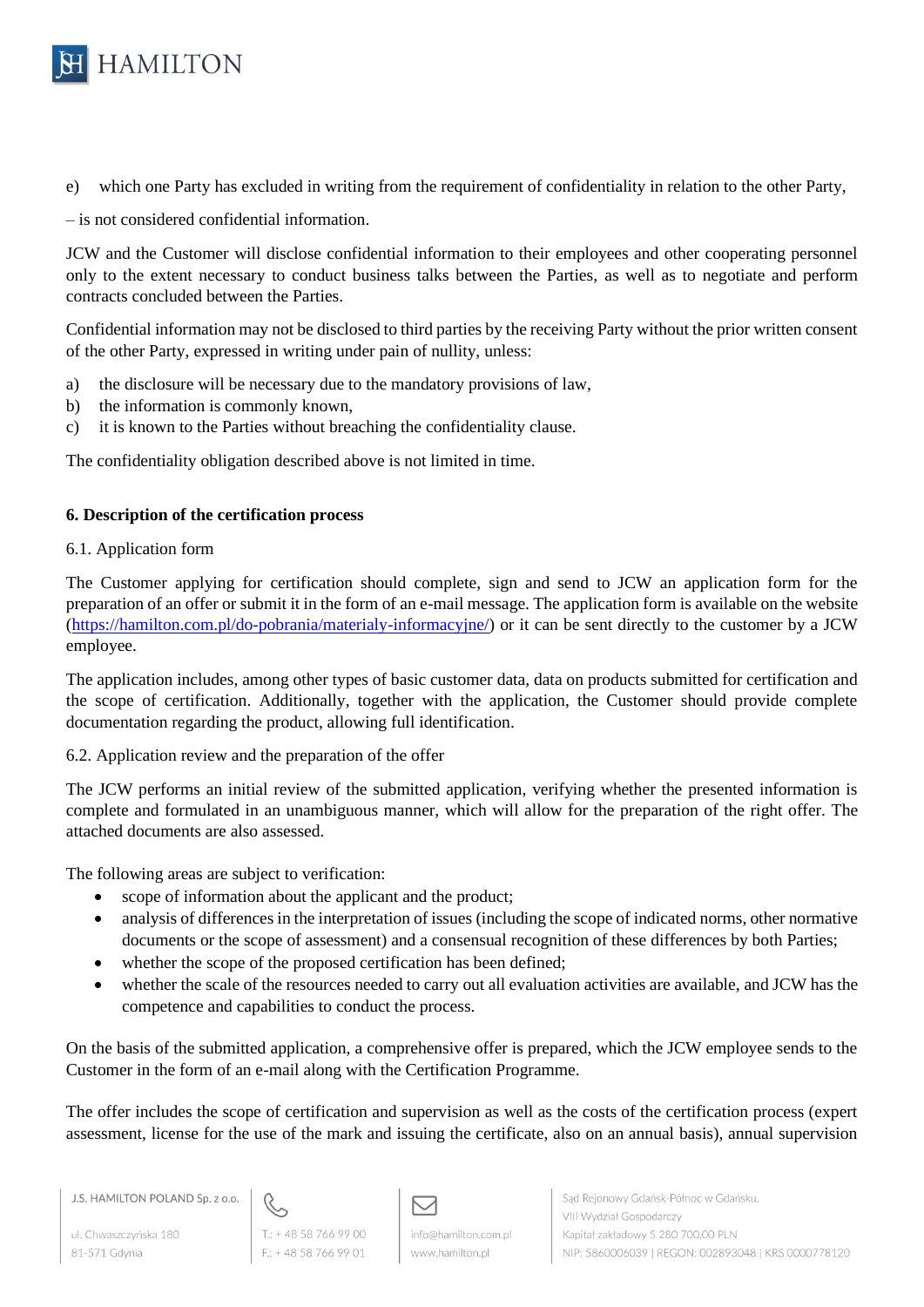

(beginning with the day the offer is prepared on) and information on product testing, i.e. the cost of assessment in accordance with the requirements, the number and size of the required samples and the place of testing.

The cost estimation applies only to the legal status as of the date the offer is prepared on. JCW reserves the right to change the scope of the assessment and the estimated cost of it, taking into account the changed legal status in force at the moment of the annual supervision.

JCW may demand that the Customer pays any and all fees, including license fees, before JCW commences the provision of product certification services.

The Customer undertakes to pay the remuneration resulting from the order placed, in accordance with the invoice issued by J.S. HAMILTON POLAND Sp. z o.o. regardless of the result of the certification procedure.

6.3. Product submission for certification

The Customer accepts the offer using the system available on the website of J.S. HAMILTON POLAND Sp. z o.o. – Customer Panel [\(https://hamilton.com.pl/panel-klienta/nowe-funkcjonalnosci/\)](https://hamilton.com.pl/panel-klienta/nowe-funkcjonalnosci/) or by sending a completed order, signed by an authorized person, attached to the offer [\(https://hamilton.com.pl/do -downloads / information](https://hamilton.com.pl/do-pobrania/materialy-informacyjne/)[materials/\)](https://hamilton.com.pl/do-pobrania/materialy-informacyjne/).

Upon delivery of the order (also known as the "Detailed Agreement") to J.S. HAMILTON POLAND Sp. z o.o., the Customer becomes the Ordering Party.

By ordering the performance of the service, the Ordering Party will enable all works covered by the certification programme, in particular, conducting the assessment and supervision, including the provision of documentation and records for their examination and ensuring access to appropriate equipment, locations, areas, personnel and subcontractors. The Ordering Party also undertakes to accept all control activities carried out by the JCW.

The conformity assessment procedure should be completed within no more than 6 months from the date of receipt of the complete order by the JCW, assuming that the documentation provided by the Ordering Party is complete and sufficient for the proper performance of the service. If it turns out during the certification process that it is necessary to supplement or correct it, this period is extended by the time during which the Ordering Party makes the necessary additions and corrections to the submitted documents.

### 6.4. Sampling

Samples for testing and conformity assessment are delivered by the Ordering Party in accordance with the number and type specified in the offer accepted beforehand. The sample must be representative of the entire batch produced with the use of tools and methods established for serial production and made with the use of elements and subassemblies identical to those used in production.

#### 6.5. Assessment – laboratory tests

Laboratory tests are conducted in laboratories recommended by the JCW. At the offer stage, the Ordering Party is informed about the laboratories where the tests will be carried out for the purposes of the certification process.

In the event of receiving negative test results, the Ordering Party may request a reassessment. A new offer for repeat tests is prepared and the Ordering Party is obliged to provide samples for testing again.

J.S. HAMILTON POLAND Sp. z o.o.

ul. Chwaszczyńska 180 81-571 Gdynia



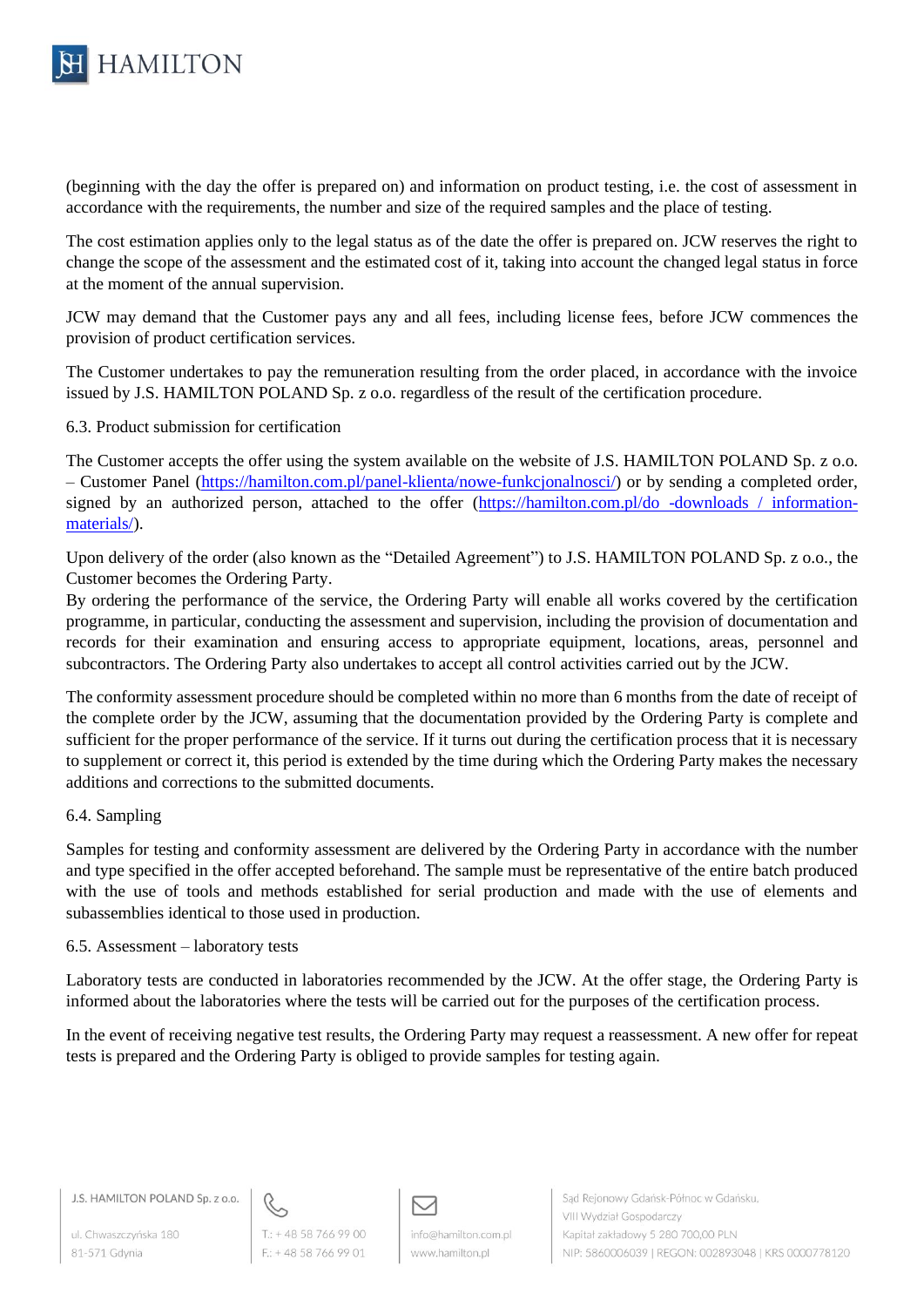

JCW also accepts reports / test summaries provided by the Ordering Party at the application stage. Reports / test summaries may be accepted if:

- the assessment was conducted on the basis of current research methods;
- the research methods are compliant with the methods indicated in the requirements specified by the JCW;
- they come from a laboratory accredited in accordance with the EN ISO / IEC 17025:2018 standard;
- they are not older than one year from the date of submission of the application.

#### 6.6. Review

The results of the evaluation are reviewed by an authorized JCW employee, not involved in the evaluation process. The review consists in verifying whether the certified product meets the specified requirements, the reports are correct, and the result and scope of the tests performed comply with all documents constituting the basis for the assessment.

### 6.7. Decision on certification

An authorized JCW employee decides whether or not to grant the certificate. Such a person will not be previously involved in the evaluation process. It is also permissible for the review and certification decision to be carried out simultaneously by the same person.

In the case of a positive result of the review, JCW decides to issue a certificate authorizing the Ordering Party to use the conformity mark as the end of the process.

The certificate is handed over to the Ordering Party after all certification fees have been paid.

In the event of non-compliance with the certification requirements, JCW decides not to grant, to limit, to suspend or to revoke certification. The above-mentioned activities can be carried out on the basis of assessment, review or the certification decision in supervision phase. The decision is communicated to the Ordering Party in writing with a relevant justification.

The Ordering Party has the right to submit written comments at any stage of the service if any irregularities are detected. Comments and reservations should be considered by the JCW, and the Ordering Party should be informed about the result of these activities within no more than 10 working days from the date the comments have been received by the JCW. If the JCW is unable to present its position to the Ordering Party within the above-mentioned period, it will inform the Ordering Party about the actions taken and will determine another deadline for presenting a substantive position.

In the event of a negative result of the procedure (refusal, restriction, suspension or withdrawal of the certificate) for the issuance of the certificate, JCW will provide the Ordering Party with a written statement on the subject together with a relevant justification, but the Ordering Party will be entitled to appeal to J.S. HAMILTON POLAND Sp. z o.o. within 7 days from the date of receipt of the declaration. In the course of the appeal procedure, the Management Board of J.S. HAMILTON POLAND Sp. z o.o. revises the arrangements made, sustaining the original decision or modifies it – by submitting it in writing together with justification no later than 30 days from the date of receipt of the written appeal.

### 6.8. Issuance of a certificate

The issuance of the certificate is possible only if all the certification requirements specified in the certification programme have been met.



ul. Chwaszczyńska 180 81-571 Gdynia



 $F: +48587669901$ 

М info@hamilton.com.pl www.hamilton.pl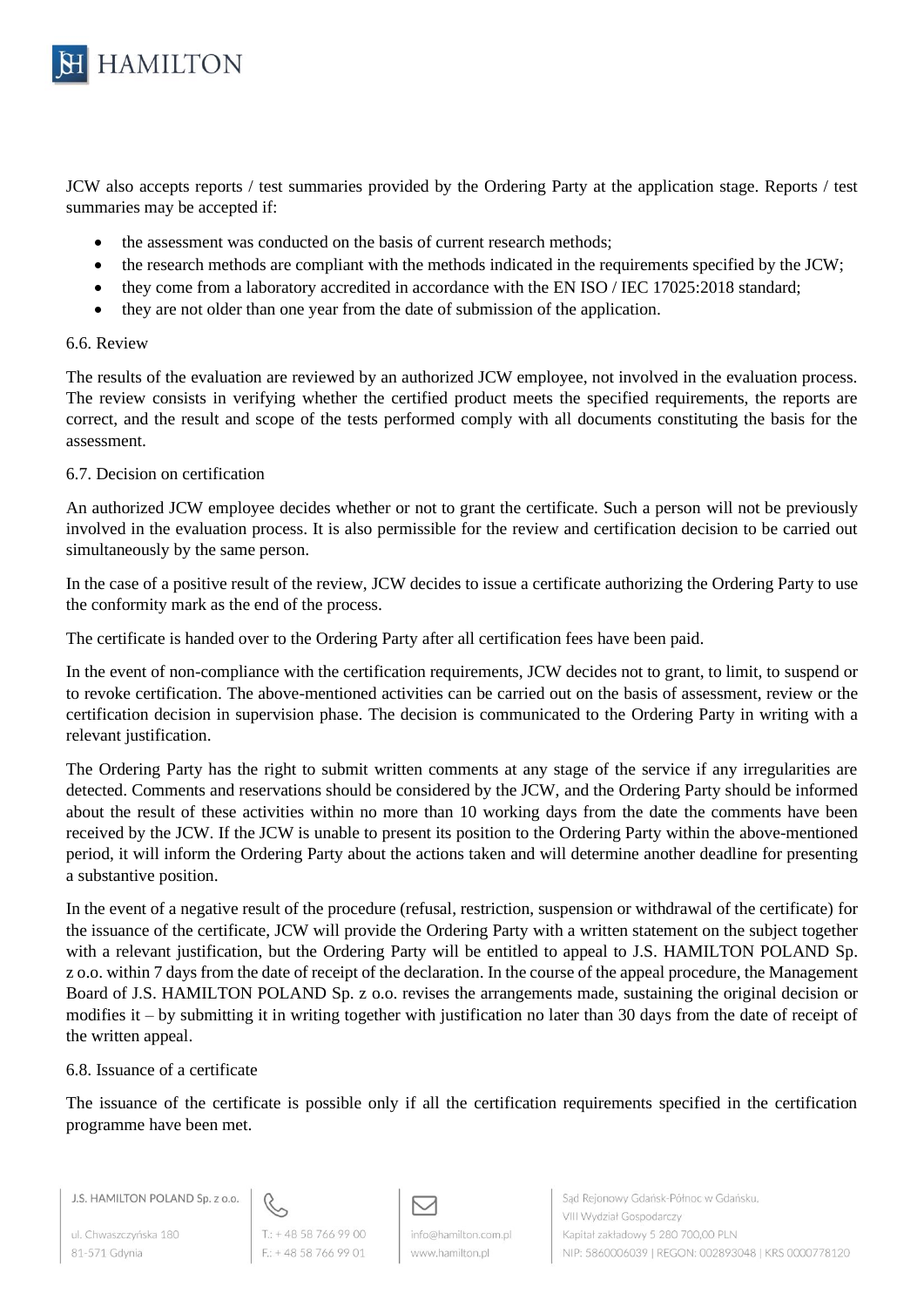

The certificate issued in accordance with the programme includes: the Ordering Party's data, place of production (it is possible to code the place of production), assessment basis, certification programme number, product type and description, certificate number, conformity mark, unit address, date and signature of the issuer, accreditation mark (if applicable).

The certificate is issued for a period of 3 years (at the request of the Ordering Party, a shorter period – of one or two years is also allowed). It remains valid in the event of a positive result from the supervision and the fulfilment of the conditions set out in these Rules.

6.9. Obligations of the Ordering Party during the validity period of the certificate

The Ordering Party ensures that the products covered by the certification will always comply with the requirements of the reference documents and undertakes to constantly meet the certification requirements, including the implementation of appropriate changes, if such changes are communicated by the JCW.

At the same time, the Ordering Party undertakes to inform the JCW about all intended changes, in particular regarding the product, place and methods of production, correspondence data and legal, commercial or organizational status, which may affect the ability to meet the certification requirements.

It is necessary for the Ordering Party to create records of all complaints about certified products and taking and documenting appropriate actions in connection with such complaints. At the same time, the Ordering Party undertakes to keep records of the above and make available to JCW during supervision (or at the request of the JCW in justified cases).

Any discovered defects that have a negative impact on the level of safety of certified products must be immediately removed by the Ordering Party, along with the need to take all measures to minimise the resulting damage.

The Ordering Party is obliged to refrain from placing defective products on the market or putting them into service, and to inform the JCW if such a case should ever occur.

6.10. Supervision over the certificate

Supervision is a key element of the process in the years that follow the issuing of the certificate as it verifies whether the certified products still meet the requirements of the reference documents constituting the basis for certification and whether the certificate and the mark of conformity are used correctly. It is performed not less frequently than once every 12 months during the validity period of the certificate. The costs of supervision are borne by the Ordering Party, in accordance with the conditions specified in the offer.

It includes such activities as:

- the collection of samples of certified products from the market or from the manufacturer's warehouse of finished products at the Ordering Party's expense (in the first supervision, the product must be taken or purchased from the market),
- verification laboratory tests of the product (the Ordering Party is informed about the scope and time and the laboratory where the tests will be carried out before taking samples from the market),
- assessment review,
- the decision on the possibility of continuing (or not being able to continue) the use of the certificate.

After the assessment is completed, the Ordering Party is informed about the results of supervision by the JCW employee.

ul. Chwaszczyńska 180 81-571 Gdynia



罓 info@hamilton.com.pl www.hamilton.pl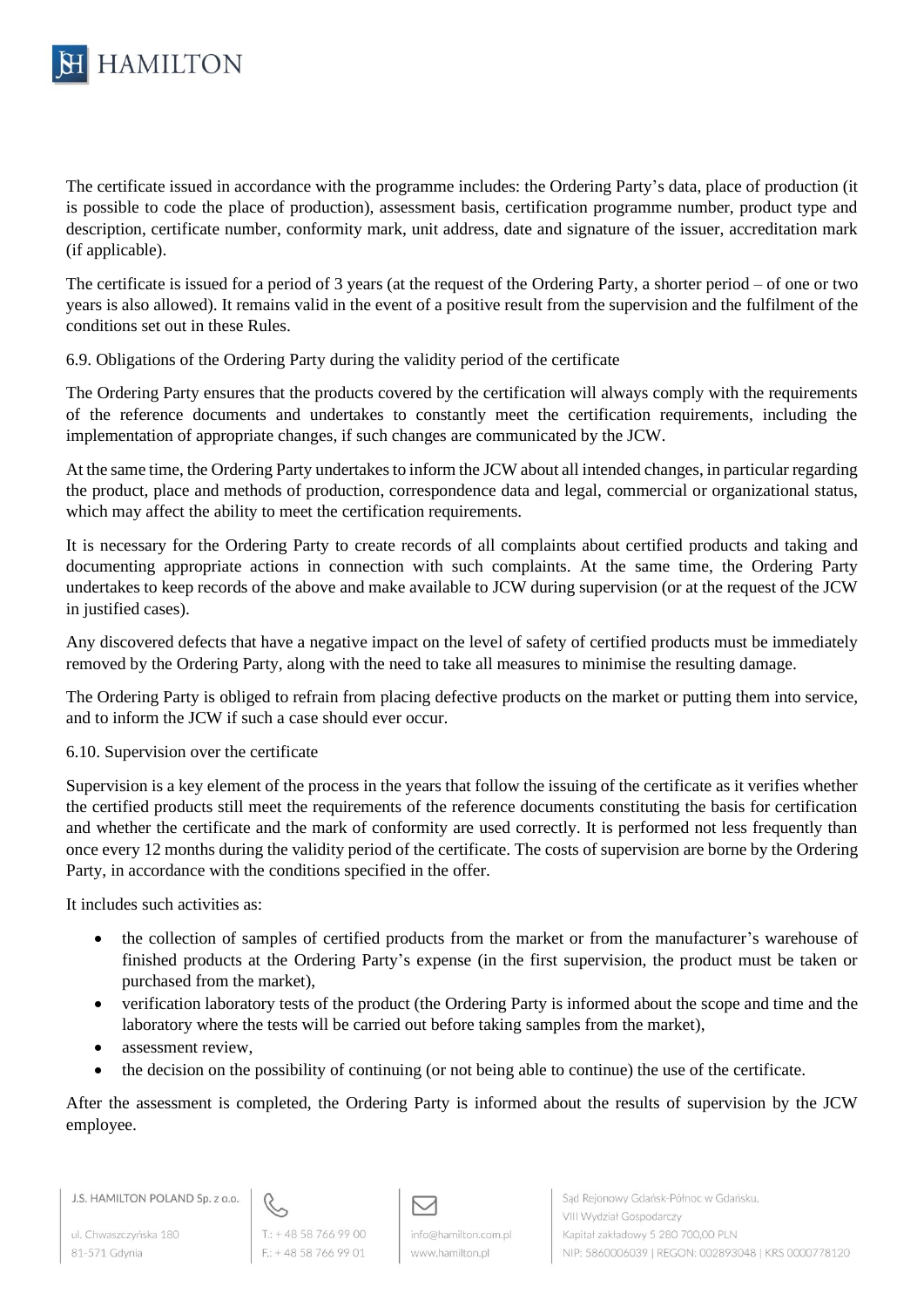

The Ordering Party is obliged to introduce, within the prescribed period, preventive, corrective and corrective actions identified by the JCW during supervision.

If the information received from third parties or the results of the supervision assessment raise doubts as to the compliance of the certified products, the JCW has the right to increase the number of assessments carried out at the Ordering Party's premises for additional control tests. In the event of non-compliance, the Ordering Party receives a report / summary of control tests, and is requested to remove the non-compliance and cover the costs of additional control activities.

### 6.11 Duration of the process

The certification process may last up to 6 months, unless the Parties agree otherwise as part of the ongoing process. If, for reasons attributable to the Ordering Party, the certification process is not completed within this period, the business relationship under the civil law is terminated and JCW will charge the Ordering Party with the costs of all completed works.

### **7. List of certificates**

JCW provides information on the validity of the issued certificates at the request of the Ordering Party.

JCW has the right to inform the relevant administration bodies and accreditation bodies and users of products and other interested parties, about the certified products. Publishing this information does not require any consent of the Ordering Party.

### **8. Use of the certificate and conformity mark**

Positive completion of the certification process authorizes the Ordering Party to use the certificate and the individual conformity mark confirming the mandatory requirements and/or voluntary product properties subject to assessment in accordance with point 6. The mark can be used both directly on the product (also on the label or packaging), as well as in all marketing materials in which the product appears independently.

JCW shall not be liable towards third parties for the marketing of products marked in accordance with these Rules by the Ordering Party and for damage caused by these products.

The Ordering Party undertakes not to use the mark by marking with it any other product than the one(s) included in the certification process or in such a way that it can be associated with any other object that is not such a product. Liability for any damage that may result from production by the Ordering Party of items containing any markings related to the certification shall be borne solely by the Ordering Party.

It is forbidden to use individual graphic elements of the mark and other marks belonging to J.S. HAMILTON POLAND Sp. z o.o., which JCW could consider as misleading or unauthorized.

The Ordering Party may not make changes, modifications or alterations to certificates or certification marks on its own. The Ordering Party undertakes to copy the certification documents in full.

The rules for using the trademark are specified in the Brand Book and in the Certification Program.

J.S. HAMILTON POLAND Sp. z o.o.

ul. Chwaszczyńska 180 81-571 Gdynia



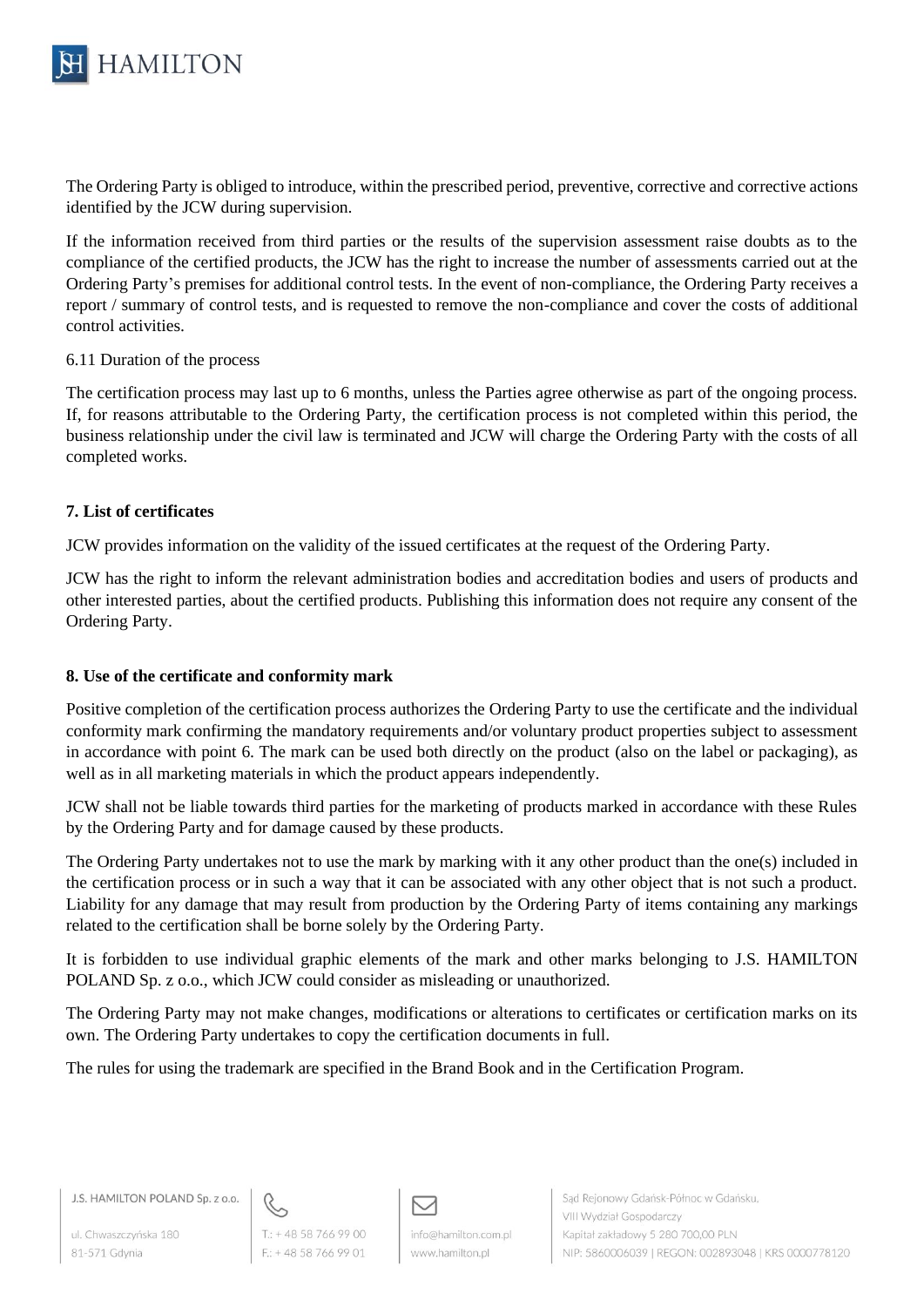

The Ordering Party is not entitled to assign any rights related to the certificate or certification mark, nor may it authorize its use or make it possible for anyone to use them; the Ordering Party may not waive the right to use the certificate or certification mark to another entity.

## **9. Changes affecting certification**

9.1. Interruption of the certification process

It occurs when:

- within 3 months from the date of signing the order, the Ordering Party does not provide the required documentation. This date may be changed in agreement with the JCW;
- the Ordering Party submits a written resignation from continuing the process (it is permissible after each completed stage of the assessment); respectively, the remuneration or part of it will be paid for the services actually performed for the Ordering Party or for the period of using the certification mark – in accordance with the offer;
- the Ordering Party does not make timely payments to J.S. HAMILTON POLAND Sp. z o.o.

9.2. Change of legal requirements

Depending on the group of products, the requirements are divided into:

- obligatory, i.e. resulting from applicable law (i.e. chemical, mechanical, sensory, electrical, etc.);
- voluntary, i.e. functionality tests, usability tests and verification of quality parameters.

JCW informs the Ordering Party about changes to the criteria documents, stating the date of their entry into force and sets the expiry date of previously provided documents.

In the case of obligatory changes, JCW analyses these changes and informs the Ordering Party of the need to update the tests (based on a test report or analysis of related documentation with the product).

In the case of voluntary changes, the JCW analyses these changes and informs the Ordering Party's on the optional performance of test updates. On the basis of the information provided, the Ordering Party decides whether to change a given certificate or continue using it in an unchanged form.

Each time, the Ordering Party receives the scope of the assessment that must be carried out and the time to introduce any changes to the product and to undergo the assessment.

Changing the requirements does not affect the validity period of the certificate.

### 9.3 Design changes of the product

The Ordering Party is obliged to inform the JCW prior to any modification of the product of each planned change in the composition of the product or its production technology and have it tested, if it intends to place on it the markings described in point 8. In the event of a change to the composition of the product or its production technology without prior notification of the JCW, the Ordering Party is obliged to stop using the label until the product is re-examined by JCW and confirmation by JCW of compliance with the obligatory and/or optional requirements concerning the properties of the product under assessment. In the event of failure to comply with the preceding provisions, the Ordering Party shall not be entitled to any claims against JCW.

ul. Chwaszczyńska 180 81-571 Gdynia



 $F: +48587669901$ 

М info@hamilton.com.pl www.hamilton.pl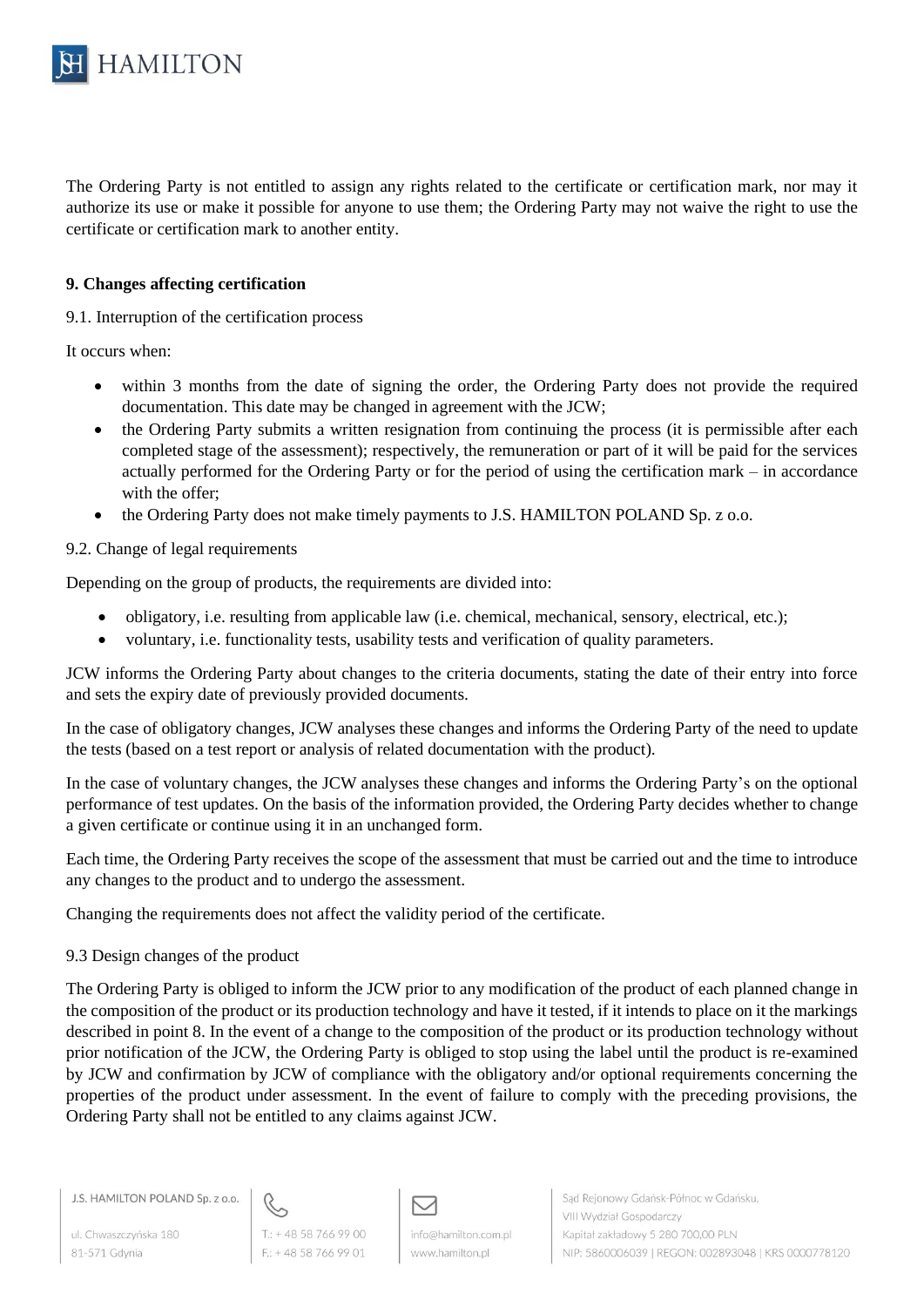

### 9.4. Certificate extension

It is possible to extend the certificate after its validity period (which is also referred to as "re-certification"). In order to do so, the Ordering Party sends a declaration (in the form of an application / e-mail or letter) of its willingness to extend the certificate for another 3-year period (at the Ordering Party's request, a shorter period is also allowed – of one or two years). The JCW decides on the scope of product assessment – the need to perform tests, taking into account the previous results and the validity of the test methods (reports cannot be older than two years from the date of submitting the application), possible complaints or claims. This information is provided to the Ordering Party in the form of an offer.

Further steps in the process are identical to the original activities carried out as part of the certification process.

## 9.5. Certificate expiration

It occurs at the end of the certificate validity period – after a period of 3 years (or shorter, in accordance with the established certification conditions). The Ordering Party is not additionally informed about expiration.

From the moment of expiry of the right to use the certificate and certification mark, the Ordering Party is not entitled to use the certificate and certification mark.

### 9.6. Extension of the scope of certification

It is possible to extend the certificate with products from the same product group with identical legal requirements. Analysis by JCW of the application submitted by the Ordering Party allows to determine the possibility and the legitimacy of the scope of the extension. The scope of the assessment in such cases is determined individually.

After completing the extension process and obtaining a positive assessment result, the Ordering Party receives a new, updated certification document (next issue). In the event of a negative result of the assessment, the Ordering Party will be informed about possible further proceedings.

### **10. Limitation, suspension, revocation, and termination of the certificate.**

### 10.1. Limiting the scope of certification

Certification is limited when some of the certified products no longer comply with the standards or other normative documents that were the basis for the assessment.

Should it be necessary to limit the scope of the certificate, it is the Ordering Party's responsibility to return it and to stop using the certificate and the granted conformity mark in relation to products that are no longer within the scope of certification. This also applies to any information related to the product used by the Ordering Party.

The consequence of the restriction is the JCW issuing a new certificate including products that meet the requirements of the process.

### 10.2. Certificate suspension

The basis for suspending the certificate is the product's non-compliance with the certification requirements (in full, or partial), failure to comply with the obligations set out in this programme and failure by the Ordering Party to consent to carry out the required supervision.

ul. Chwaszczyńska 180 81-571 Gdynia



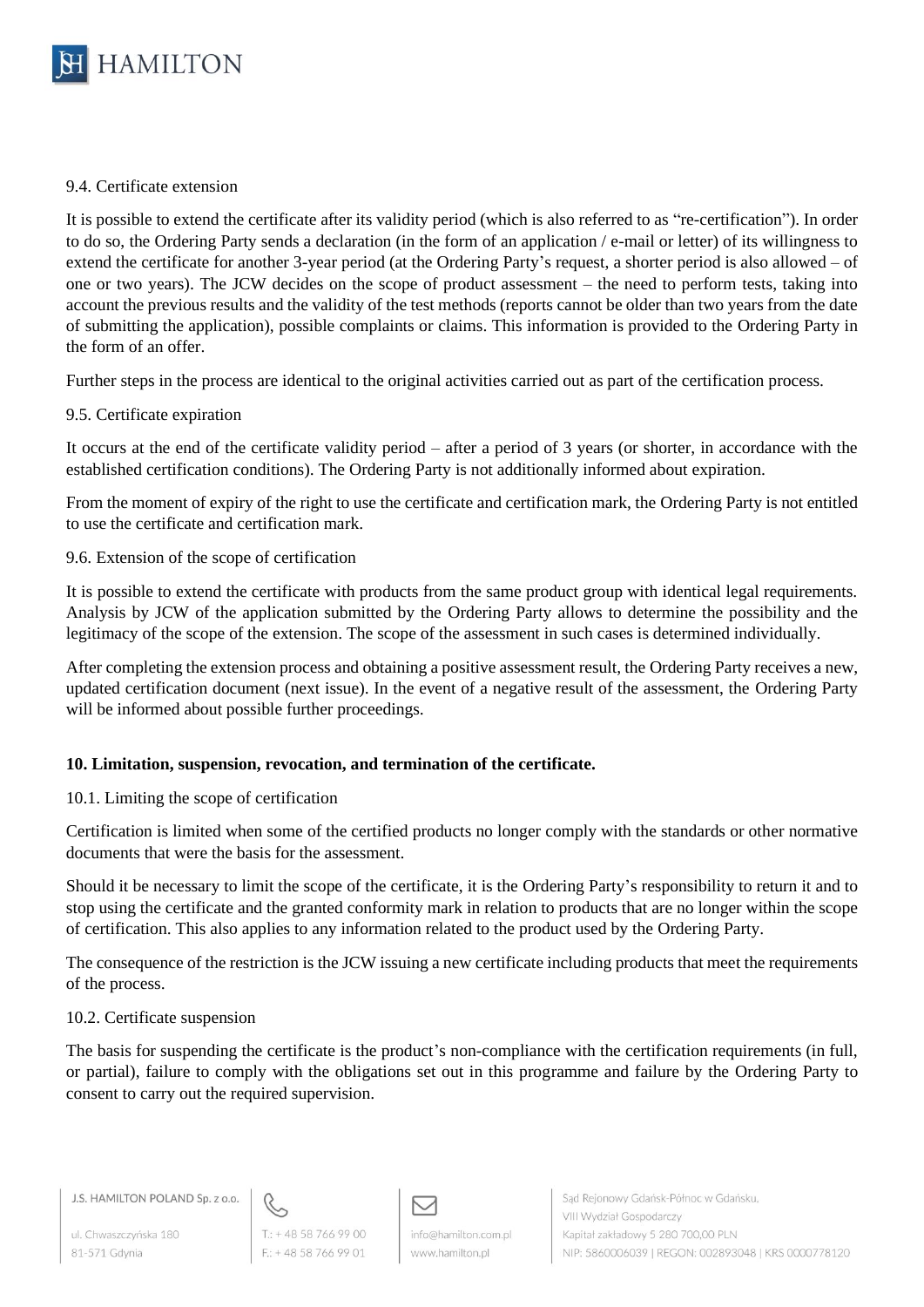

If it is found that the product may pose a threat to life or health, JCW suspends the certificate immediately. This procedure may also be used in the event of a clear breach of this certification programme, despite requests from the JCW.

The conditions for restoring the certificate will be:

- presentation of corrective and preventive actions in relation to non-conformities;
- presenting JCW with evidence confirming compliance of the modified products with the requirements being the basis for certification;
- settlement of all obligations, both financial and arising from this programme.

The Ordering Party is informed about the duration of the suspension and about the actions required to complete it. The suspension is revoked as a result of an assessment, review or decision. The certificate suspension period may not exceed 6 months and is included in the certificate validity period.

The Ordering Party is obliged to immediately return the certificate and cease to use the certificate and the conformity mark assigned to it. This applies to any advertising materials that relate to the products (as well as the products themselves, in the Ordering Party's warehouse and in the places of sale of its customers), for which the certificate has been suspended.

## 10.3. Certificate Revocation

Grounds for revoking the certificate:

- there has been a gross violation of the provisions of these Rules;
- the product poses a risk to the end user;
- non-conformities have been found during review, surveillance, market inspection or otherwise, which have not been promptly eliminated by the Ordering Party;
- the Ordering Party has not adapted the product to the changes in the certification requirements within the time limit specified by JCW;
- incorrect use of certificates and certification marks has been observed;
- the certificate suspension period exceeds 6 months;
- there has been a termination or expiry of the contractual relationship relating to the certificate.

The Ordering Party is obliged to immediately return the certificate and cease to use the certificate and the conformity mark assigned to it. This applies to any advertising materials that refer to the products (as well as the products themselves, in the Ordering Party's warehouse and in the places of sale of its customers), for which the certificate has been revoked.

### 10.4. Termination of the certificate

In the case of the Ordering Party's request to shorten the certificate validity period, the Ordering Party is obliged to immediately return the certificate and cease using the conformity mark on the products and to carry out any advertising, commercial and marketing activities in relation to products with completed certification.

This applies to all products placed on the market or put into service after the date of receipt of the information or decision by the Ordering Party.

J.S. HAMILTON POLAND Sp. z o.o.

ul. Chwaszczyńska 180 81-571 Gdynia



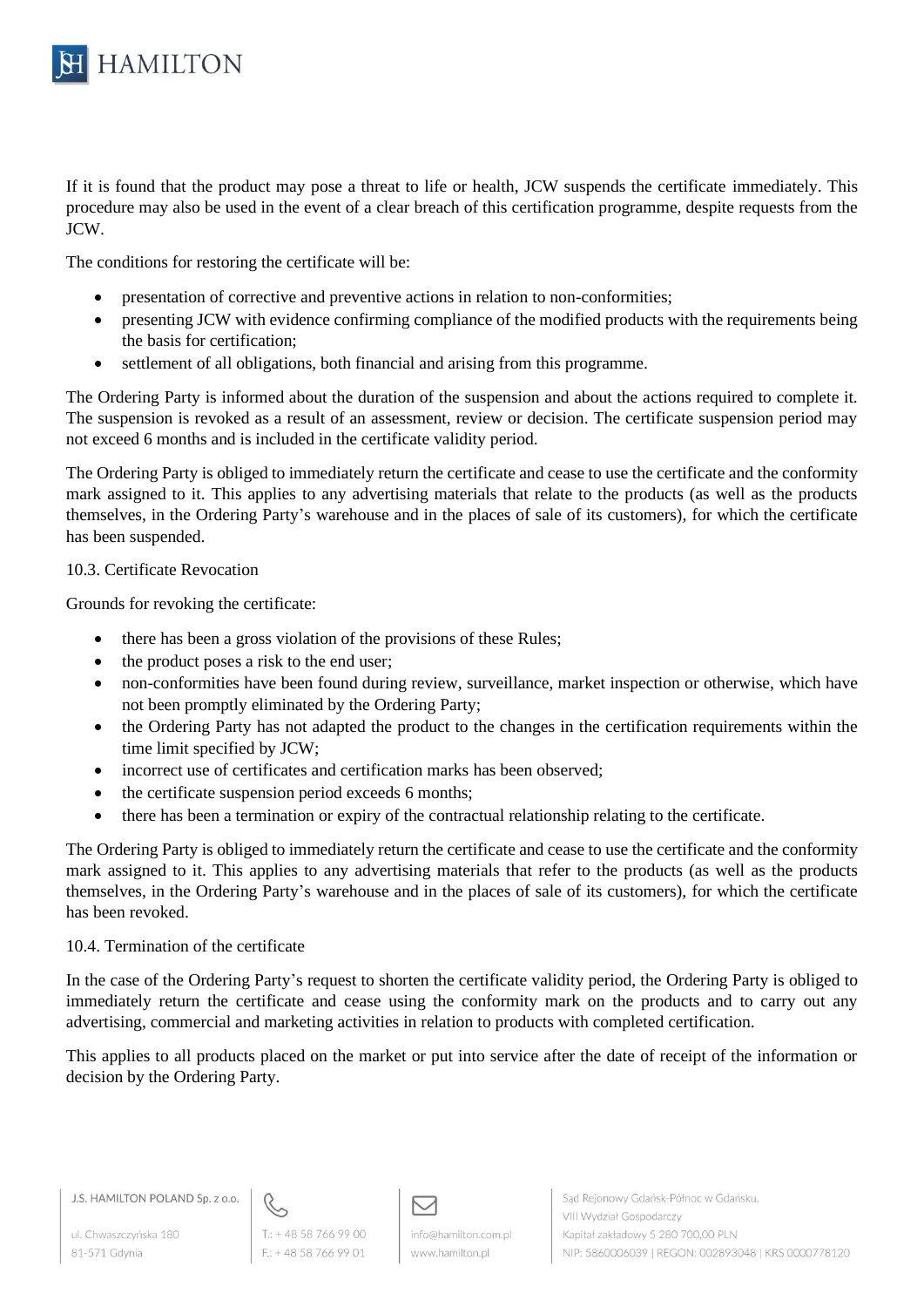

### **11. Unplanned evaluation**

In justified cases that may occur in certified products, i.e. suspicion of introducing technical / design changes, complaints or claims, or a change of the production site, JCW may carry out unplanned testing and / or evaluation of products at the expense of the Ordering Party. The deadline for completion, the scope and the cost estimate for the process are provided to the Ordering Party in writing with an appropriate justification.

If the Ordering Party does not agree to take the proposed actions, JCW has the right to suspend the certificate.

## **12. Unauthorized use of conformity marks**

Improper reference by the Ordering Party to the certificate or improper use of certification marks, in particular in documentation or publications, may be a reason for corrective or legal actions.

At the request of JCW, the Ordering Party is obliged to present all materials in which it has placed certificates and certification marks.

The Ordering Party must obtain a prior written consent of JCW to use the certificate for another purpose than those specified in the Programme.

In the case of the use of the mark by the Ordering Party after the termination or expiry of the contract, J.S. HAMILTON POLAND Sp. z o.o. will be entitled to charge the Ordering Party a contractual penalty in the amount of PLN 1,000.00 for each day of unauthorized use of the mark.

For each other violation of the provisions of this section of the certification programme, J.S. HAMILTON POLAND Sp. z o.o. will be entitled to charge a contractual penalty in the amount of PLN 5,000.00.

In the event of a loss exceeding the value of the charged contractual penalties, J.S. HAMILTON POLAND Sp. z o.o. will be entitled to supplementary compensation on general terms.

# **13. Rules of cooperation**

### 13.1. Establishing cooperation

The period of validity of the JSHP offer is each time indicated in the individual offer addressed to the Ordering Party. The content and scope of each order is always confirmed by the JCW upon the acceptance of  $it - in$  writing or electronically at the address provided by the Ordering Party. Accepting an order is never equivalent to the JCW's commitment to achieve a specific result. JCW determines the methods and manner of providing services in consultation with the Ordering Party on the basis of: professional knowledge, relevant standards, norms, methodologies, habits, practices, and possibly taking into account the instructions and guidelines of the Ordering Party.

Unless otherwise agreed, the JCW is not obliged to provide information and advice or to provide feedback. If information, advice or opinions are nevertheless provided, these should be understood as non-binding suggestions.

In order to perform the accepted order on the basis of these Rules, the JCW is entitled to subcontract the performance of the service covered by the order to a third party, which in the opinion of the JCW has appropriate qualifications and competences to perform this order. JCW is responsible for the actions of these persons as for its own actions.

J.S. HAMILTON POLAND Sp. z o.o.

ul. Chwaszczyńska 180 81-571 Gdynia



 $F: +48587669901$ 

М info@hamilton.com.pl www.hamilton.pl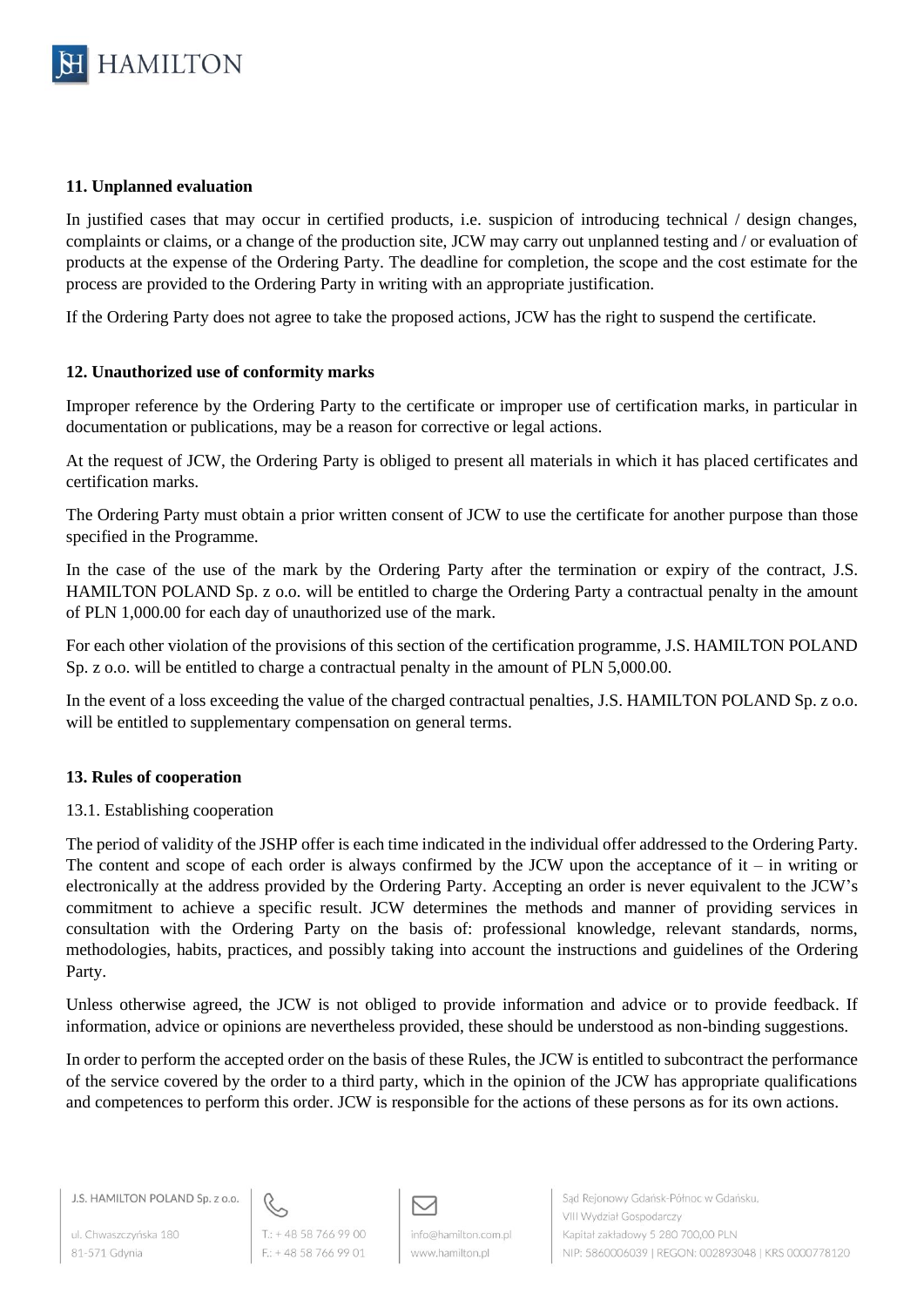

The Ordering Party undertakes to provide all required instructions regarding the scope of the order, in advance, enabling its effective implementation. Additionally, if necessary, the Ordering Party ensures that JCW representatives will have access to goods, means of transport, warehouses, etc. in order to perform the commissioned tasks, and also ensure that all applicable health and safety conditions are met at the place of execution of the order.

## 13.2. Rules of financial settlements

Unless otherwise stipulated, VAT invoices issued by JCW shall be payable after each execution of the order within the period specified in the offer.

The Ordering Party agrees and declares that it accepts VAT invoices issued and sent in an electronic form. Moreover, the Ordering Party agrees that the date of delivery of the VAT invoice, correction of the VAT invoice and the duplication of the VAT invoice issued by JCW shall be the date when the relevant invoices are sent by e-mail.

The date of payment is the date of crediting JCW's bank account. For the resulting delays in payment, JCW will be entitled to claim statutory interest from the Ordering Party for delays in commercial transactions, in accordance with the provisions of the Act of 8 March 2013 on preventing excessive delays in commercial transactions (i.e. Journal of Laws of 2020, item 935 as amended). JCW has the right to charge the Ordering Party with all recovery costs indicated in the above act.

## 13.3. Responsibility of JCW

JCW accepts its liability only in the event of culpable damage proven by the Ordering Party. JCW's liability for damage resulting from the non-performance or improper performance of the provisions of the contract (concluded on the basis of these Rules, offers, orders), as well as for damage resulting from other causes and damage caused by subcontractors, is limited to the amount of remuneration paid by the Ordering Party to JCW under contractual provisions. The responsibility of JCW does not include lost profits within the meaning of Art. 361 of the Civil Code.

### 13.4. Copyright

JCW expressly reserves the copyrights to opinions, expert opinions, certificates, test reports and analyses prepared at the request of the Ordering Party, in relation to which such rights may arise.

### 13.5. Evidence rule

The parties jointly declare that in the event of a possible court dispute that could arise between them in connection with the implementation of the concluded contract, they agree that the evidence in this case may only be the following means of proof:

- a) final offer,
- b) final order,
- c) electronic correspondence between the Parties and between JCW and its subcontractors exchanged only in the course of the service,
- d) documentation exchanged by the Parties and between JCW and its subcontractors exchanged only in the course of the service,
- e) testimonies of witnesses regarding only the scope of the contract and the manner of its implementation,
- f) testimony of the Parties regarding only the scope of the order performed and the manner of its implementation.

ul. Chwaszczyńska 180 81-571 Gdynia